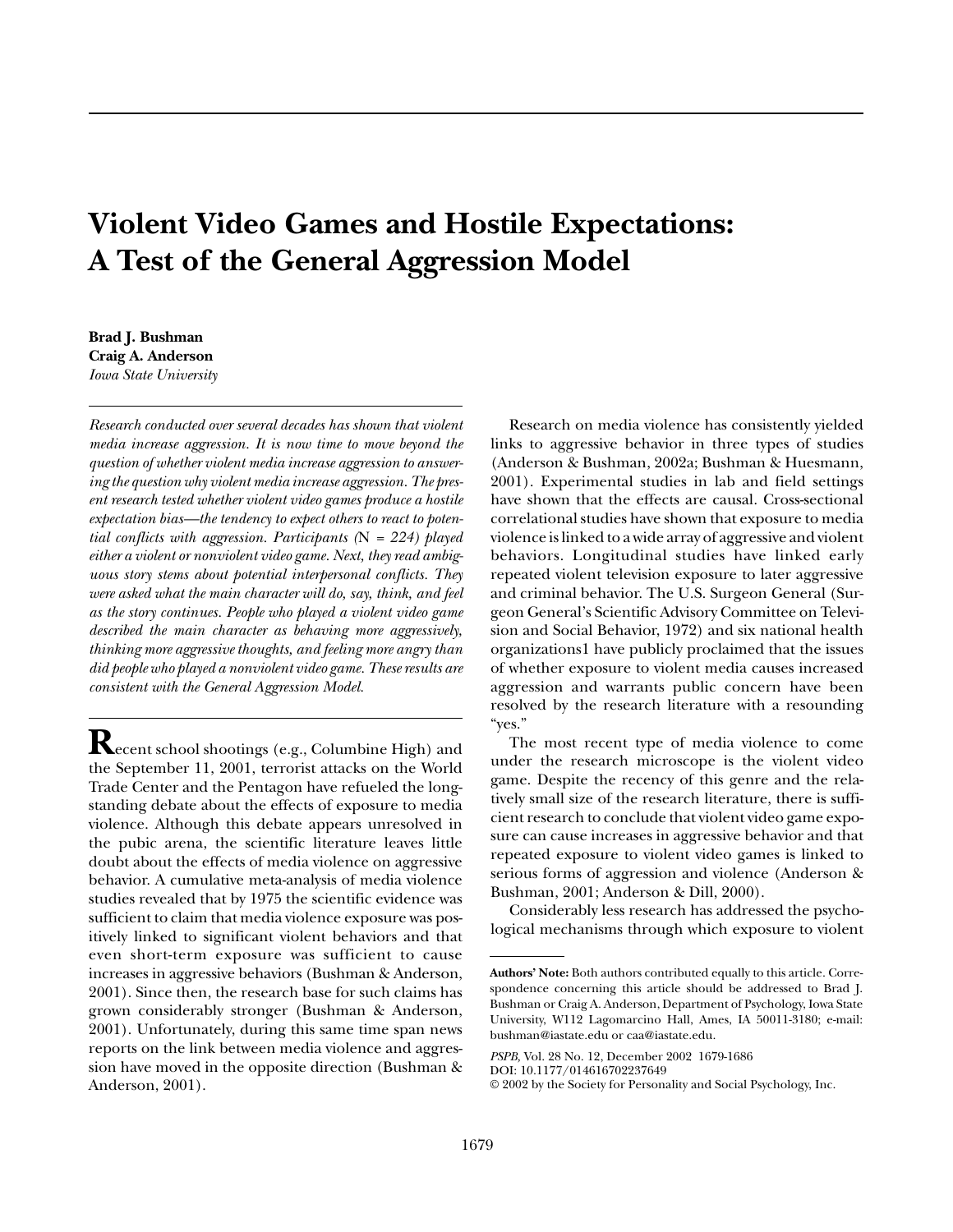media produces both its short- and long-term effects on aggressive behavior. We have been working on a General Aggression Model designed to provide a useful theoretical framework for integrating recent advances in aggression theory and research with earlier models. The current version of the model (Anderson & Bushman, 2002b; Anderson & Huesmann, in press) is based on several earlier models of human aggression (e.g., Anderson, Deuser, & DeNeve, 1995; Anderson & Dill, 2000; Bandura, 1973, 1983; Berkowitz, 1990, 1993; Crick & Dodge, 1994; Geen, 2001; Huesmann, 1986, 1998; Lindsay & Anderson, 2000; Zillmann, 1983). It provides a useful framework for understanding violent media effects and guided the design of the present research on the priming effect of violent video games on hostile biases.

According to this model, aggression is largely based on the activation and application of aggression-related knowledge structures stored in memory (e.g., scripts, schemas). Of particular relevance to this article is the finding from several research groups that aggressive people tend to interpret ambiguous social events in a relatively hostile way. The most widely researched version of this phenomenon is the hostile attribution bias frequently observed in aggressive children (e.g., Crick & Dodge, 1994). The hostile attribution bias is the tendency to perceive harmful actions by others as intentional rather than accidental. Similar hostile perception and hostile expectation biases have been observed in aggressive college students (Dill, Anderson, Anderson, & Deuser, 1997). The hostile perception bias is the tendency to perceive social interactions as being aggressive. The hostile expectation bias is the tendency to expect others to react to potential conflicts with aggression. The key question addressed in the present study is whether a short-term experimental manipulation—exposure to violent video games—can temporarily produce a hostile expectation bias similar to that observed among highly aggressive individuals. If so, it becomes reasonable to suggest that repeated exposure to violent media contributes to the development of an aggressive personality by making such hostile expectations chronically accessible.

#### THE GENERAL AGGRESSION MODEL

Figure 1 displays a simplified version of the single episode portion of the General Aggression Model. It suggests that recent exposure to violent media can cause short-term increases in aggression through its impact on a person's present internal state, represented by cognitive, affective, and arousal variables. Playing a violent video game may prime aggressive cognitions (including aggressive scripts and aggressive perceptual schemata), increase arousal, and create an aggressive affective (e.g., angry) state.



**Figure 1 Single episode general aggression model.**

SOURCE: Anderson and Bushman (2002b), with permission from the *Annual Review of Psychology*, Volume 53 ©2002 by *Annual Reviews*, www.annualreviews.org.

The General Aggression Model also specifies that social knowledge structures develop over time via learning processes, such as learning how to perceive, interpret, judge, and respond to events in the physical and social environment. Each violent media episode, as outlined in Figure 1, is essentially one more trial to learn that the world is a dangerous place, that aggression is an appropriate way to deal with conflict and anger, and that aggression works. With repeated exposure, such hostile knowledge structures become more complex, differentiated, and difficult to change. In this way, repeated exposure to violence can make hostile knowledge structures chronically accessible, essentially creating an aggressive personality. Figure 2 illustrates this process and identifies five types of relevant knowledge structures. Figure 2 also shows that short-term effects of violent media on aggressive cognition are especially important. Four of the five types of variables identified as contributing to the long-term increase in aggressive personality involve aggressive cognitions.

#### THE PRESENT STUDY

The present study was designed to see whether a brief exposure to media violence, in the form of video games, can temporarily create hostile expectation biases. Prior work has linked individual differences in hostile biases to aggressive behavior, as outlined earlier. Recent work has shown that brief exposure to violent video games (a situational input in Figure 1) can automatically prime aggressive thoughts (present internal state). For example, Anderson and Dill (2000) randomly assigned young adults to play a violent or a nonviolent video game and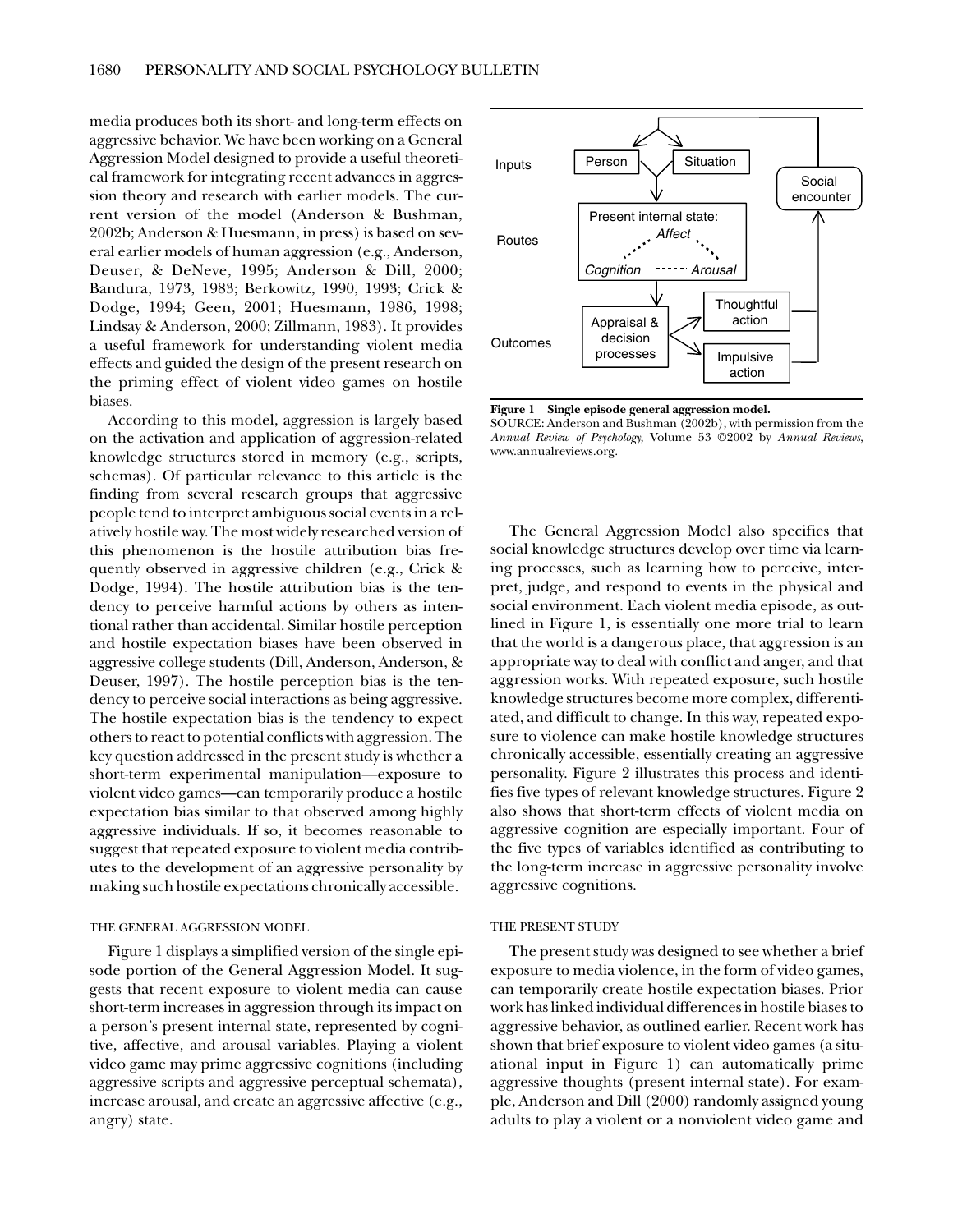

General Aggression Model, as in Figure 1

**Figure 2 Multiple episode general aggression model: Long-term effects of video game violence.**

SOURCE: Anderson and Bushman (2002b), with permission from the *Annual Review of Psychology*, Volume 53 ©2002 by *Annual Reviews*, www.annualreviews.org.

then measured the time it took them to recognize and begin pronouncing aggressive words. The results showed that aggressive thoughts were significantly more accessible to those who had just finished playing a violent video game.

The General Aggression Model further predicts that such brief exposure can temporarily create a hostile expectation bias at the "Outcomes" level of processing, as shown in Figure 1. To test that prediction, we randomly assigned college student participants to play one of four violent or four nonviolent video games for a brief period of time. Afterward, they were given ambiguous story stems about potential interpersonal conflicts. They were asked what the main character will do, say, think, and feel as the story continues. We expected that people who played a violent video game would describe the main character as behaving more aggressively, thinking more aggressive thoughts, and feeling more aggressive than would people who played a nonviolent video game.

# **METHOD**

### *Participants*

Participants were 224 undergraduate students (112 men and 112 women) enrolled in introductory psychology courses. Students received course credit in exchange for their voluntary participation.

## *Procedure*

Participants were tested individually. They were told that they would complete a number of different tasks that would help the researchers select stimuli for future studies. After giving their consent, participants were randomly assigned to play either a violent or a nonviolent video game for 20 mins. We used four violent video games (*Carmageddon*, *Duke Nukem*, *Mortal Kombat*, *Future Cop*) and four nonviolent video games (*Glider Pro*, *3D Pinball*, *Austin Powers*, *Tetra Madness*) to make the findings more generalizable (Wells & Windschitl, 1999).

Next, participants completed three ambiguous story stems (see the appendix). These story stems have been successfully used in previous research (Dill et al., 1997; Rule, Taylor, & Dobbs, 1987). Each story stem ended with the question "What happens next?" Participants indicate what the main character will do or say, think, and feel as the story continues. Three separate columns are provided for participants to list what the main character will do or say, think, and feel. Participants were asked to list a total of 20 unique possibilities. A full debriefing (with probe for suspicion) followed. None of the participants reported a suspicion that the study was about effects of video game violence on aggressive content in the story completion task.

#### RESULTS

## *Stimulus Sampling*

For each type of video game (i.e., violent, nonviolent), we tested whether the four different games produced different effects on the three dependent variables (i.e., expectations about the main character's aggressive behaviors, thoughts, and feelings in the three stories). No significant differences were found between the four different violent video games (i.e., *Carmageddon*, *Duke Nukem*, *Mortal Kombat*, *Future Cop*) on any of the dependent variables, for either men or women,  $F_s < 1$ ,  $p_s > .5$ . Similarly, no significant differences were found between the four different nonviolent video games (i.e., *Glider Pro*, *3D Pinball*, *Austin Powers*, *Tetra Madness*) on any of the dependent variables, for either men or women, *F*s < 1, *p*s > .5. The random-effects variance estimates for video game exemplar were also quite small, ranging from 0.000 to 0.032 (*M* = 0.0053). None of the random-effects variance estimates significantly differed from zero, *p*s > .05. Thus, we combined the four violent video game exemplars and we combined the four nonviolent video game exemplars for subsequent fixed-effects analyses.

### *Reliability of Dependent Measures*

Two independent raters, blind to experimental conditions, tabulated the number of aggressive behaviors,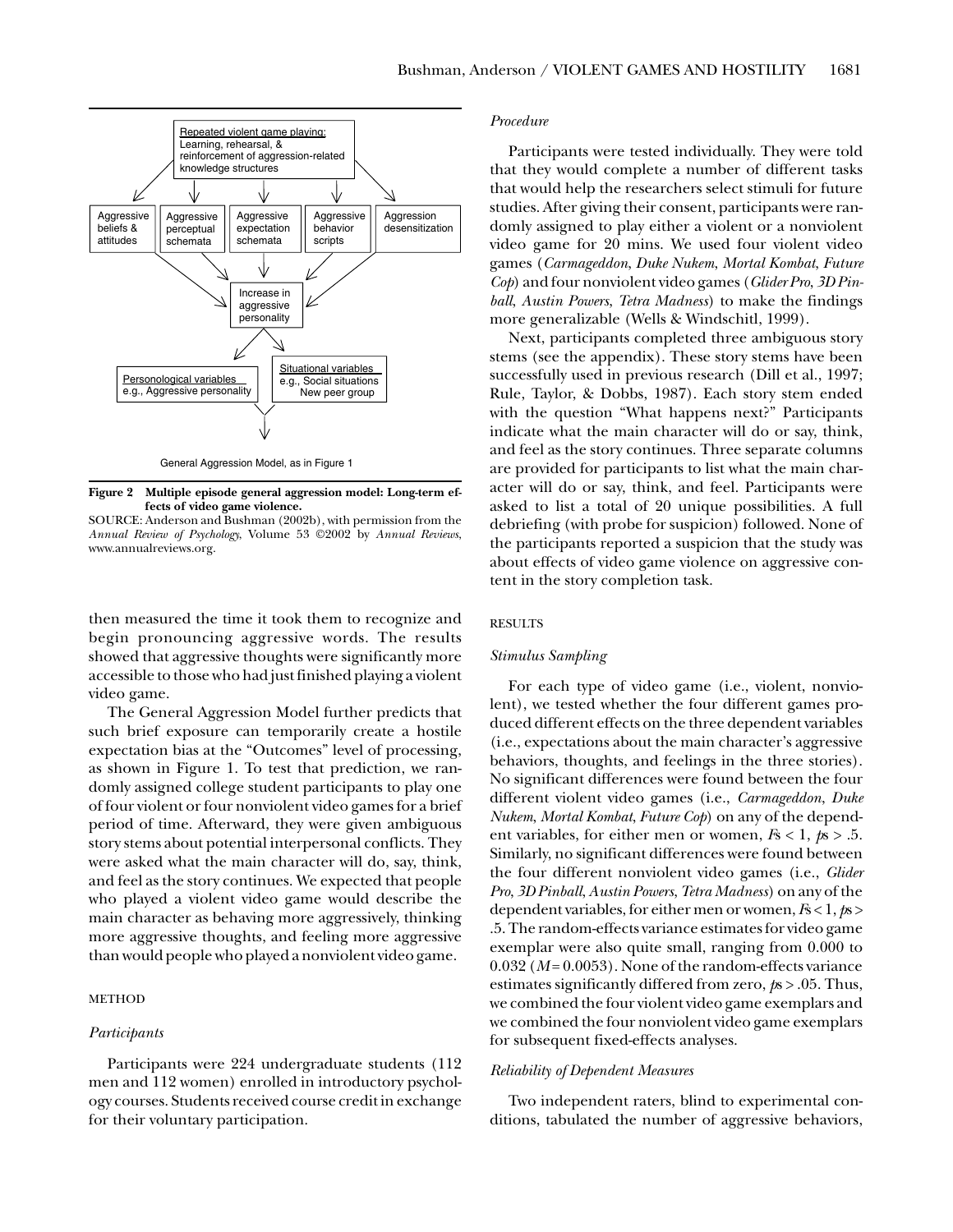thoughts, and feelings participants listed when completing the story stems. The intraclass correlation coefficients were .87, .74, and .85 for aggressive behaviors, thoughts, and feelings, respectively (Shrout & Fleiss, 1979). Because the intraclass correlation coefficients were high, the scores from the two raters were averaged.

## *Dependent Measures*

To complete the story stems, participants listed what they thought the main character would do or say, think, and feel next. To increase reliability, responses from the three story stems were combined in the analyses. The alpha coefficients were .86, .88, and .87 for aggressive behaviors, thoughts, and feelings, respectively. These alpha coefficients are very high, especially because there were only three story stems for each dependent measure.

# *Statistical Assumptions*

The distributions for the three dependent variables were each positively skewed and the variances in the violent and nonviolent video game conditions were not equal. A square root transformation successfully reduced the skewness and stabilized the variances. Skewness was reduced from 9.4 to 3.5 for aggressive behaviors, from 10.5 to 4.9 for aggressive thoughts, and from 10.5 to 4.7 for aggressive feelings. The ratio of variances in the violent and nonviolent video game conditions was reduced from 31.4 to 2.7 for aggressive behaviors, from 75.3 to 4.1 for aggressive thoughts, and from 28.2 to 3.9 for aggressive feelings. Although the transformed data were used in all analyses, the transformed means were transformed back to the original scale for all figures and reported means for ease of exposition.

#### *Main Analyses*

Multivariate analysis of variance was used to determine whether the type of video game and participant sex influenced expectations about how the main character would respond in the situation. A 2 (video game: violent, nonviolent)  $\times$  2 (participant sex: men vs. women)  $\times$  3 (dependent measure: aggressive behavior, aggressive thoughts, aggressive feelings) factorial design was used. The video game and participant sex factors were between-subjects, whereas the type of dependent measure was within-subjects.

As expected, people who played violent video games expected more aggressive responses from the main characters in the stories than did people who played the nonviolent video games, *F*(1, 220) = 7.40, *p* < .007 (see Figure 3). People who played a violent video game were more likely to expect the main characters to say or do something aggressive,  $F(1, 220) = 8.14$ ,  $p < .005$ ,  $d = 0.38$ . For example, one person who played a violent video game



**Figure 3 Number of aggressive responses for each dependent measure as a function of type of video game.**

expected the main character in the "car accident" story to "shoot or stab the other driver." People who played a violent video game were more likely to expect the main characters to have aggressive thoughts and ideas, although the effect was not quite significant,  $F(1, 220) =$ 3.69,  $p < .06$ ,  $d = 0.26$ . For example, one person who played a violent video game expected the main character in the "going to a restaurant" story to think about "setting the table cloth on fire." People who played a violent video game also were more likely to expect the main characters to feel angry and aggressive,  $F(1, 220) = 6.17$ ,  $p < .02$ ,  $d = 0.33$ . For example, one person who played a violent video game expected the main character in the "persuading a friend" story to feel "very pissed off." The appendix contains some other aggressive comments made by people who played the violent video game. These aggressive comments were made by many participants, not just a few select individuals. For each scenario, there is only one comment per person per dependent measure.

The magnitude of the video game effect did not depend on the sex of participants or on the type of dependent measure. The Video Game × Sex, Video Game × Dependent Measure, and Video Game × Sex × Dependent Measure interactions were all nonsignificant, *F*(2, 220) = 0.12, *p* > .7, *F*(2, 219) = 1.32,  $p > 0.2$ ,  $F(2, 219) = 0.18$ ,  $p > 0.8$ .

Other effects, less central to the main hypotheses being tested, also were found. There was a significant main effect of type of dependent measure,  $F(2, 219) =$ 187.51,  $p < .0001$ . As can be seen in Figure 3, aggressive feelings were listed most frequently, followed respectively by aggressive behaviors and aggressive thoughts, *M*s = 6.14, 3.79, and 2.00. There also was a significant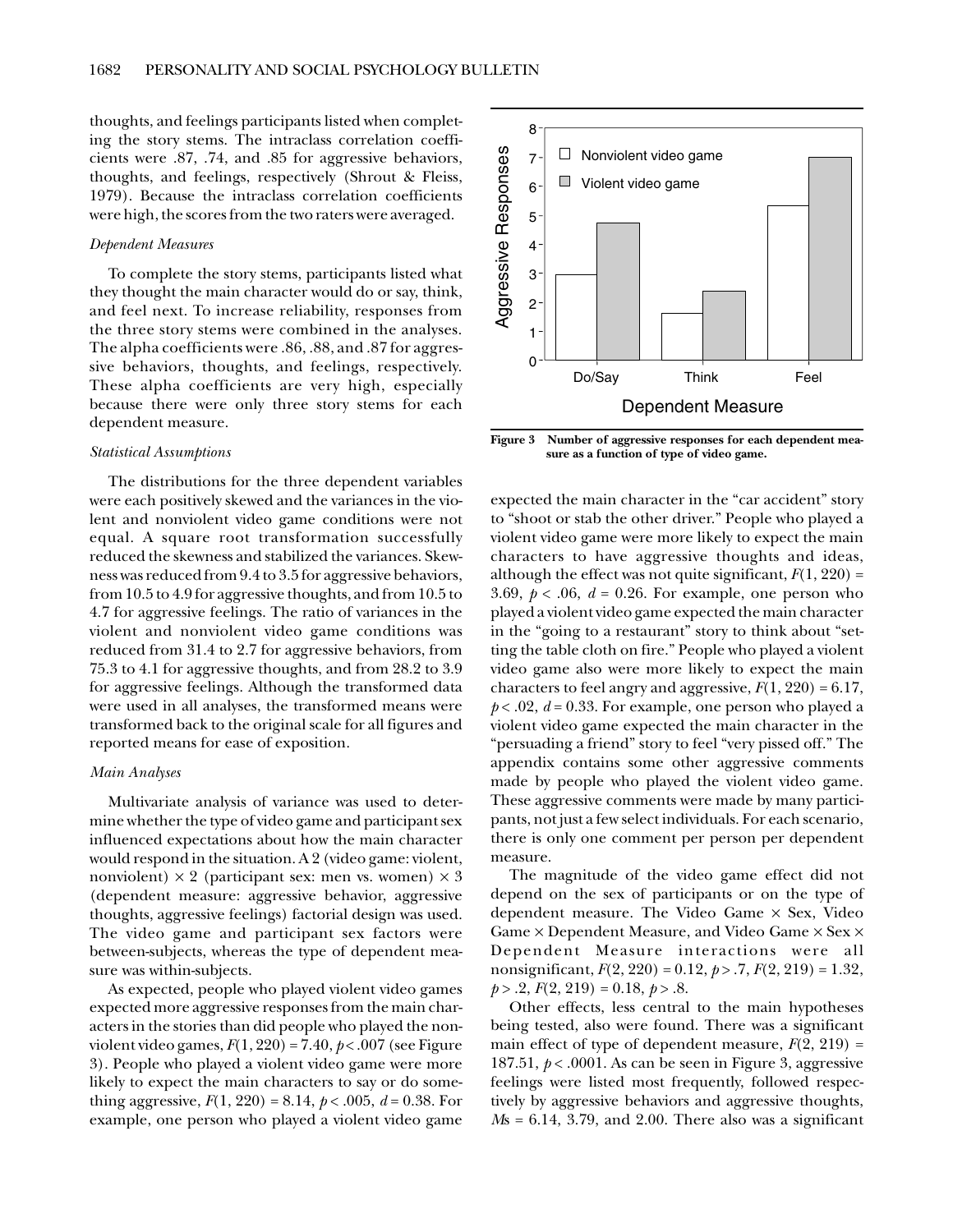interaction between participant sex and type of dependent measure,  $F(2, 219) = 4.98$ ,  $p < .008$ . Men expected the main characters to behave more aggressively than did women, *M*s = 4.50 and 3.13, *F*(1, 220) = 4.79, *p* < .03, *d* = 0.30. Men and women did not differ in their expectations of what the main characters would think or feel, *M*s = 2.19 and 1.83, *F*(1, 220) = 0.78, *p* > 0.3, *d* = 0.12, and *M*s = 6.03 and 6.25,  $F(1, 220) = 0.09$ ,  $p > .7$ ,  $d = -0.04$ , respectively. The main effect for participant sex, however, was nonsignificant, *F*(1, 220) = 1.23, *p* > .2.

## *Supplemental Analyses*

One common problem with experimental research on media violence concerns potential differences between the specific violent and nonviolent stimuli on theoretically irrelevant dimensions. When only one violent and one nonviolent exemplar are used, there is the possibility that some idiosyncratic difference between the stimuli other than their difference in violent content might have created the observed results. This problem is not unique to media violence research, of course (Clark, 1973; Wells & Windschitl, 1999).

We used four violent and four nonviolent games to reduce this potential problem. If idiosyncratic differences within each type of game (violent and nonviolent) were influencing responses on our measures, then we should see these differences in the results. As noted earlier, the random effects analyses revealed strong evidence against any claim that our results were due to idiosyncratic characteristics of the eight games used. In other words, we are in a much stronger position to generalize our results to other violent and nonviolent games than is true in the typical experimental study that uses one exemplar of each independent variable level.

Another way to address the generalizability question concerns the extent to which the violent content of the games is uniquely associated with the aggressive responses. In another experimental study, we had 319 participants play one of these same eight games and rate how enjoyable, boring, and violent they thought the game was. We used the mean ratings for each game as covariates in three multivariate analyses of covariance on the aggressive responses of participants in the present study. The results for the enjoyable and boring analyses were essentially the same as the main analyses reported earlier. Participants who played violent video games generated significantly more aggressive responses than did participants who played the nonviolent video games, *F*s(1, 219) > 5.80, *p*s < .02. The same pattern of means, the same main effect of type of measure, and the same Dependent Measure  $\times$  Sex interactions also were significant and were very similar to the results reported earlier.

Furthermore, when the violence ratings were used as a covariate, the effect of type of video game (violent vs.

nonviolent) on aggressive responses disappeared, *F*(1,  $219$ ) = 0.26,  $p > .60$ . This is exactly what one would expect if violent content is what distinguished the violent and nonviolent video games used in the present research. If violent ratings are used in place of type of type video game, the results are the same as those reported in the main analyses section. The more violent the video game was rated to be, the more people expected the main characters to behave aggressively, have aggressive thoughts and ideas, and feel angry and aggressive, *F*(1,  $220$ ) = 9.19,  $p < .005$ ,  $r = 20$ ,  $F(1, 220) = 4.42$ ,  $p < .05$ ,  $r =$ 0.14, and  $F(1, 220) = 7.19$ ,  $p < .01$ ,  $r = 0.18$ , respectively.

# DISCUSSION

## *Summary and Implications*

As predicted by the General Aggression Model, playing a violent video game for just 20 mins produced significant increases in expectations that potential conflict situations would be handled aggressively. Violent video game participants expected more aggressive thoughts, feelings, and behaviors from the main characters in the stories. This occurred even though participants were not provoked or annoyed in any way.

Only one published study has tested the hypothesis that brief exposure to violent video games can increase aggressive expectations. Kirsh (1998) randomly assigned third- and fourth-grade children to play either a violent video game (*Mortal Kombat*) or a nonviolent game (*NBA Jam*). They then listened to five ambiguous provocation stories. In each, they were told to imagine that they were the story character to whom a negative event happened, apparently caused by a same-sex peer. They then answered six questions about each story. Three of the questions assessed future expectations about their next action, punishment of the perpetrator, and emotional reaction of the perpetrator. Only the first of these three expectation questions yielded a statistically reliable result. Children who had just played *Mortal Kombat* expected to behave more aggressively than those who had played *NBA Jam*. 2

In addition to providing further support of predictions based on the General Aggression Model, the present experiment goes beyond Kirsh's experiment in several ways. First, we assessed three types of expectations thoughts, feelings, and behaviors—and found increases in the aggressive content of all three. Second, we assessed expectations about how people in general would react rather than hypothetical self-expectations. Third, we used a different participant population (adult) and a very different set of ambiguous hypothetical stories. Fourth, by using four different games of each type, the present study more clearly pinpoints the key factor producing these shifts in aggressive expectations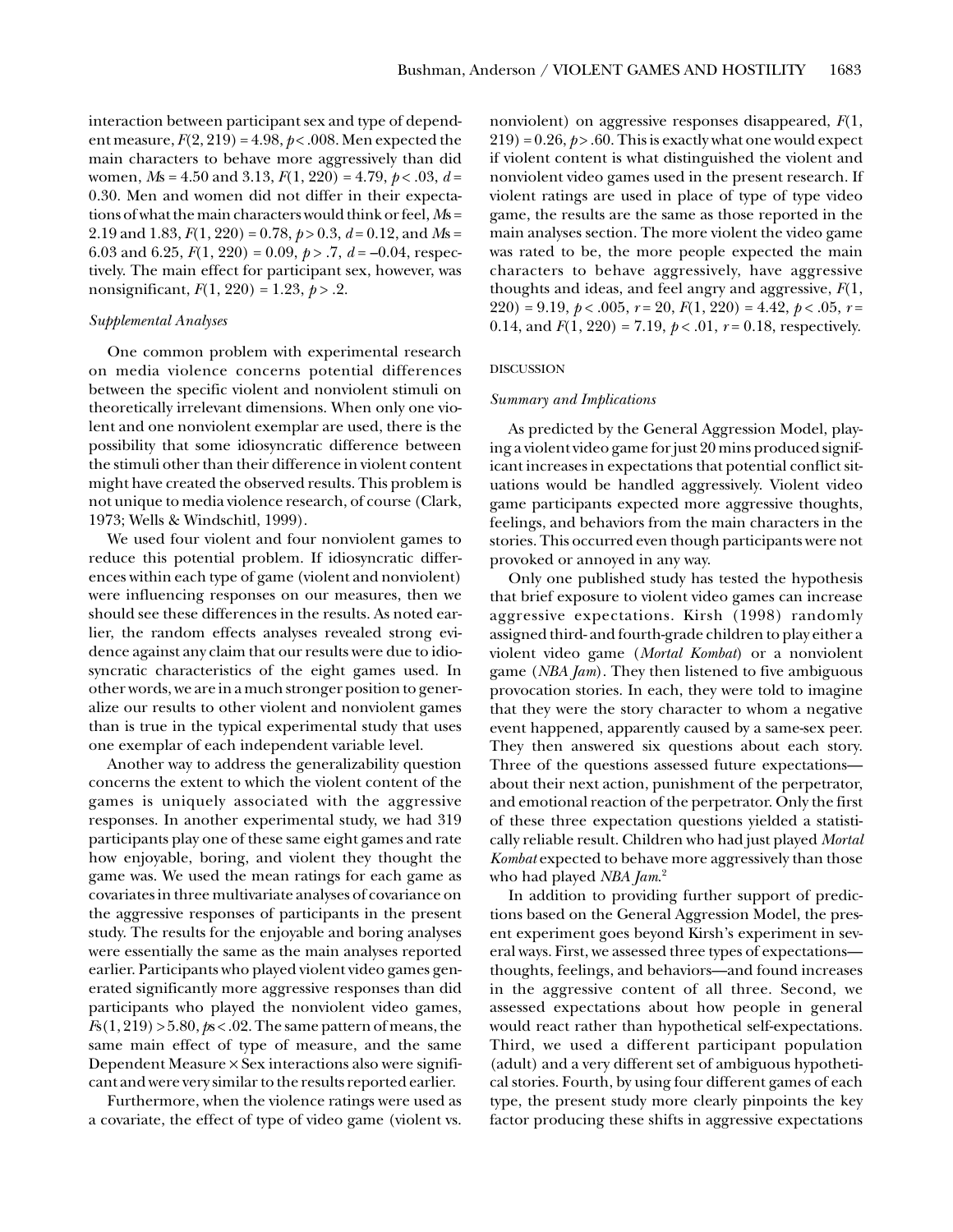as the violent content of the games. Finally, the fact that controlling for the rated enjoyability and boringness of the games did not eliminate the violent game effect, whereas controlling for rated violence did eliminate the effect, further supports the hypothesis that violent content in video games can temporarily create a hostile expectation bias. In sum, the present study supports the General Aggression Model–based prediction that exposure to violent media can influence the amount of aggressive expectations that people conjure up in response to potential conflict situations.

## *Future Directions*

There are many theoretical, empirical, and public policy issues involving violent video games, media violence in general, and the General Aggression Model in need of additional research. For example, are the various hostile biases that have been identified by various research groups closely related to each other? Do such biases increase social conflicts? Do they play a mediation role in long-term effects of media violence on aggressive and violent behaviors? Are there effective interventions that can be used by parents, schools, and counselors to reduce or eliminate hostile biases? Research shows that reducing exposure to violent media (e.g., Robinson, Wilde, Navracruz, Haydel, & Varady, 2001) and that changing children's attitudes about and understanding of media violence (e.g., Huesmann, 1983) significantly reduces aggression. Are such approaches effective because they reduce hostility biases or because of some other mechanism? The General Aggression Model organizes the relevant research in a simple way and can serve as a guide for future research designed to answer these crucial questions.

## **APPENDIX**

#### THE CAR ACCIDENT

Todd was on his way home from work one evening when he had to brake quickly for a yellow light. The person in the car behind him must have thought Todd was going to run the light because he crashed into the back of Todd's car, causing a lot of damage to both vehicles. Fortunately, there were no injuries. Todd got out of his car and surveyed the damage. He then walked over to the other car.

What happens next? List 20 things that Todd will do or say, think, and feel as the story continues.

Some aggressive responses from people who played a violent video game are as follows:

# *Do/Say*

- Say "shit," then call the guy an "idiot."
- "What the hell were you thinking?"
- Kick the other driver's car.
- Kick the other guy's butt.
- "Think!!!! You're paying for this!"
- "Are you smokin' crack?"
- Todd starts throwing punches.
- Start yelling and swearing at the guy.
- "Are you blind?"
- "What the hell is wrong with you?"
- "I can't believe you have a license."
- Kick out a window.
- Beat his head in.
- Todd shot or stabbed the other driver.

## *Think:*

- "This guy's dead meat!"
- "This guy is dead."
- "I'm gonna kill him."
- "What a dumbass!"
- "What an asshole!"
- "Where did this idiot learn how to drive?"
- "What the hell?"
- "That bastard!"
- "I really want to punch this driver's lights out!"
- "Stupid! Idiot! Moron!"
- "I should drive a knife through your eye!"
- "If I had a hammer I'd beat him with it!"

### *Feel:*

- Irritated
- **Furious**
- Vicious
- Cruel
- Pissed off!
- Ready to hit him!
- Aggressive
- Hate for that guy
- Angry
- Violent
- Like kicking the guy's ass who hit him.
- Angry because he *didn't* get hurt!

#### PERSUADING A FRIEND

Janet had worked all summer long, and now, a couple of weeks before school started, she felt she deserved a holiday. After a bit of thought, she decided on a vacation to the coast would be ideal. After all, what could be better than sun tanning and swimming in the ocean? The problem was that she did not want to go alone. She knew her best friend Shannon would go if she could but Shannon had been saving her money to buy a new stereo. Janet decided to go over to Shannon's place and try to convince her to come to the coast.

What happens next? List 20 things that Janet will do or say, think, and feel as the story continues.

Some aggressive responses from people who played a violent video game are as follows:

## *Do/Say:*

- Janet takes Shannon's boyfriend.
- "You don't want to go? Fuck you then bitch!"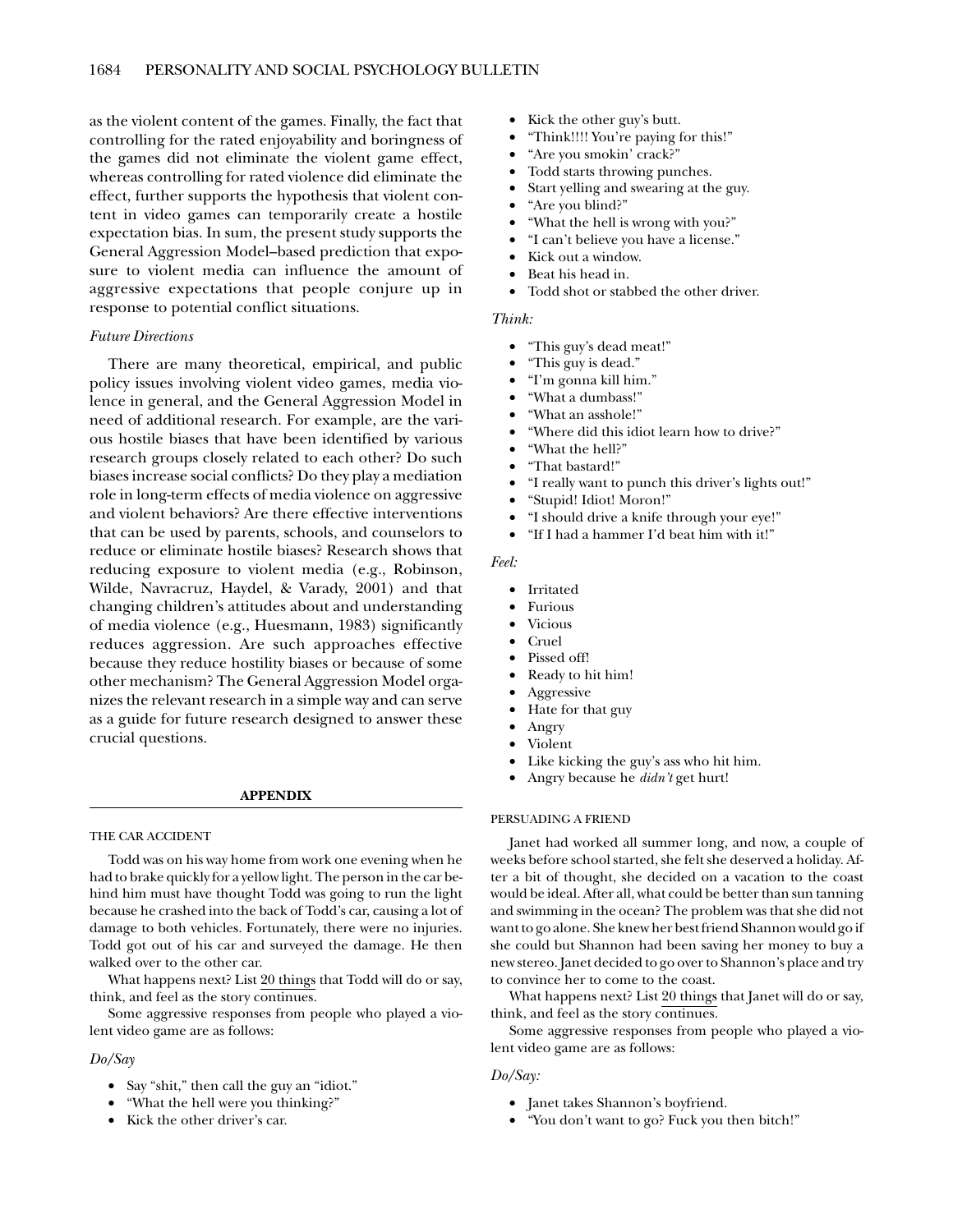- "I'll just go ask Jen to go with me instead."
- "Don't wimp out on me!"
- Speak to her with contempt if she disagrees.
- Tell her how dumb the stereo is.
- Yell at Shannon for thinking of herself.
- Give her guilt trips.
- They get into a fist fight.
- "Fine. Just sit here in your hole and rot!"
- They start arguing and decide not to be friends anymore.
- Janet gets into her car, puts the car in drive, and rolls through Shannon's house.

## *Think:*

- "She's so dumb."
- "Maybe I should threaten her."
- "Who needs her, anyway."
- "She's not gonna go. I hate her!"
- "She better see it my way."
- Janet thinks Shannon is a loser.
- "Why was I ever friends with her?"
- "What else can I do to piss her off?"
- "She better say yes."
- "What's her problem?"
- "She shouldn't be such a stick in the mud."
- "She need to quit being so 'tight.""

#### *Feel:*

- Mad
- Betrayed
- **Furious**
- Vicious
- Angry
- Annoyed
- Bitter
- **Irritated**
- Cruel
- **Aggressive**
- Cranky
- Very pissed off

#### GOING TO A RESTAURANT

Jane had worked hard all day long cleaning her apartment. She was tired but decided to reward herself with a meal in one of the restaurants down the street. Upon entering the restaurant, Jane decided upon a Caesar salad, French onion soup, and filet mignon. Some 15 minutes later, a waiter came around to take her order. Time slowly passed and Jane was getting hungrier and hungrier. Finally, about 45 minutes after her order had been taken, Jane was about to leave when she saw the waiter approaching with her food.

What happens next? List 20 things that Jane will do or say, think, and feel as the story continues.

Some aggressive responses from people who played a violent video game are as follows:

#### *Do/Say:*

- Eat and refuse to pay.
- Punch the waiter.
- "I hope this isn't your real job!"
- "What did you have to do, butcher a cow?"
- Steal the silverware.
- "Keep the food. I'm gone!"
- Dump the food on the waiter's head.
- Swear at the manager.
- "I wish I had him as my waiter" (points to another waiter)!
- "Did you have to go to France to get the French onion?"
- I was contemplating whether this floral centerpiece was edible.
- She calls the restaurant and orders four steaks to pick up by a different name.

## *Think:*

- "Damn this service is shitty."
- Hit the waiter.
- "This guy needs to be fired."
- "WHAT IDIOTS!!!"
- "I hate this waiter!"
- "This place sucks!"
- "No tip here."
- "They better not charge me for this food."
- "What took so damn long?"
- "I should set this table cloth on fire!"
- "I'm going to tell everyone how lousy it is here."
- "I should write to the newspaper about this place."

## *Feel:*

- Mad
- Hostile
- Offended
- **Irritated**
- Pissed off
- Cranky
- Frustrated with the service
- Angry
- Cruel
- Cranky
- Pushed to the limit
- Bitchy

# **NOTES**

1. Joint Statement on the Impact of Entertainment Violence on Children, Congressional Public Health Summit, July 26, 2000. Signed by the American Academy of Pediatrics, American Psychological Association, American Academy of Child & Adolescent Psychiatry, American Medical Association, American Academy of Family Physicians, and American Psychiatric Association.

2. Two of the other three questions—one involving the perpetrator's intent, the other involving the perpetrator's liking for the victim—also yielded the predicted significant violent versus nonviolent game effects.

#### **REFERENCES**

Anderson, C. A., & Bushman, B. J. (2001). Effects of violent video games on aggressive behavior, aggressive cognition, aggressive